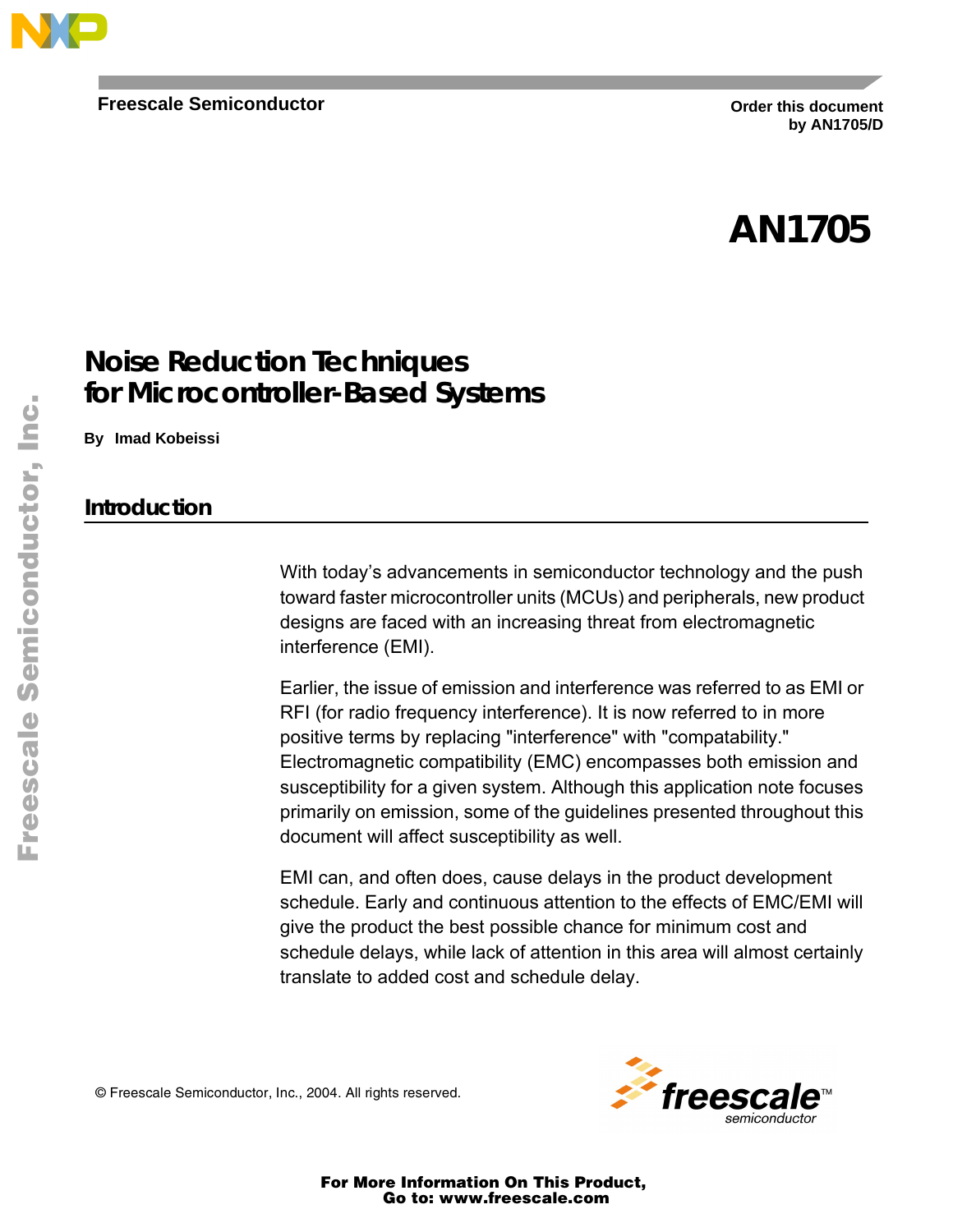Interference can be minimized if not completely eliminated. A system is electromagnetically compatible if it satisfies three criteria:

- 1. It does not cause interference with other systems.
- 2. It is not susceptible to emissions from other systems.
- 3. It does not cause interference with itself.

All electronic equipment and systems sold in the United States must pass standards established by the Federal Communication Commission (FCC). This application note addresses the issue of electromagnetic compatibility and defines some guidelines for noise reduction techniques both at the device and the circuit board levels. Following these industry-proven guidelines can help a given system pass the FCC requirements for reducing electromagnetic interference.

### **Definition of Interference**

Interference occurs when received energy causes a receptor to behave in an undesired manner. This interference occurs either directly (through a conductor, common impedance coupling, etc.) or indirectly (through crosstalk and radiation coupling) as shown in **Figure 1**. Although the focus of this application note is on radiated emission, the rules and the guidelines presented here apply to conducted emissions as well.





Fr $\bf \Phi$  $\bf \Phi$  $\boldsymbol{\theta}$  $\mathbf 0$ 

ale

 $\boldsymbol{g}$  $\bf \Phi$ 

mic

o n d u  $\mathbf 0$ t o

r, I

n

.<br>ق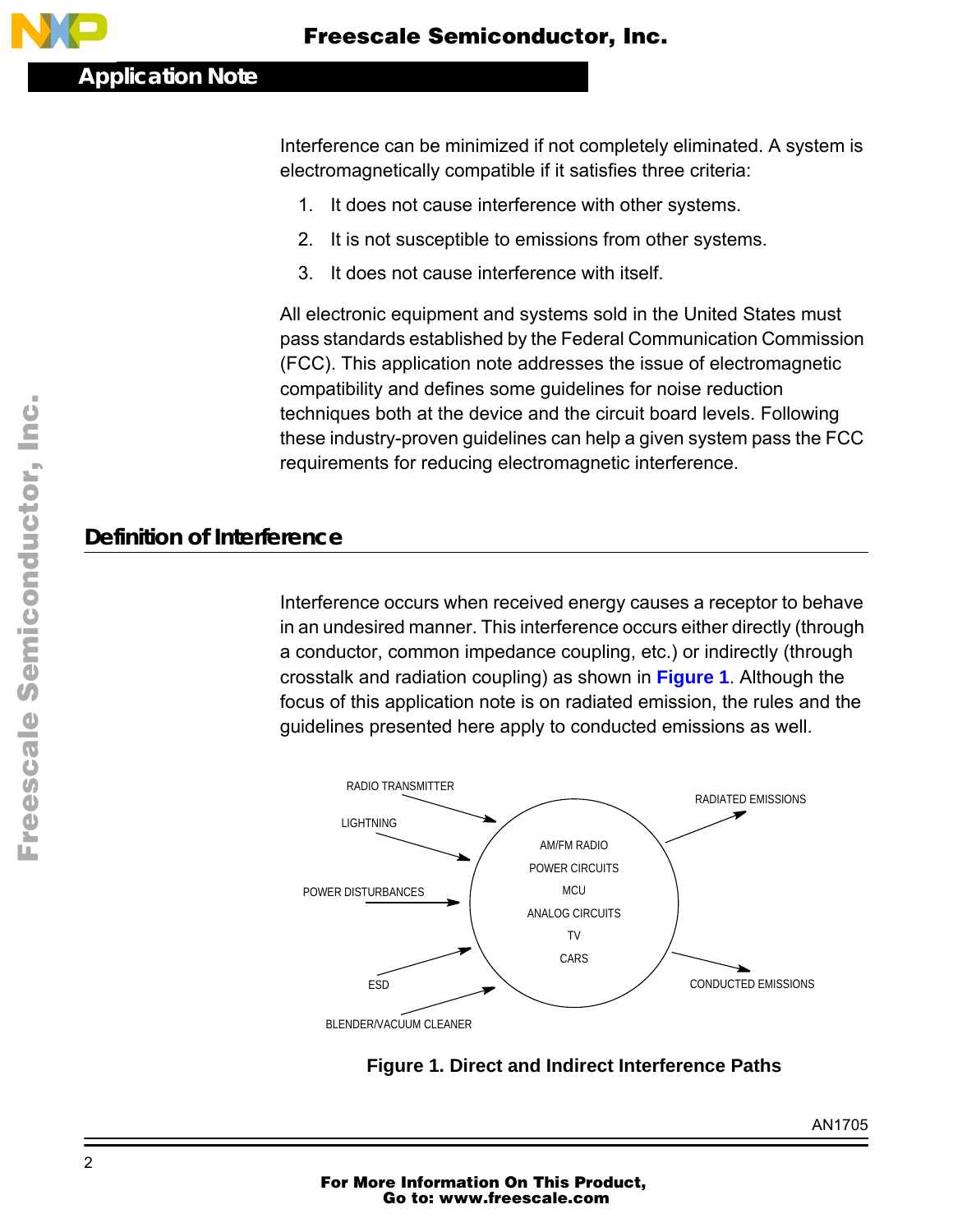

#### **Sources of EMI**

Electromagnetic interference occurs through conduction and through radiation. Numerous sources of electromagnetic emissions such as lightning, relays, dc electric motors, and fluorescent lights can cause interference (see **Figure 2**). Undesirable signals may be radiated or received by ac power conductors, interconnection cables, metallic cabinets, and the internal circuitry of subsystems.



#### **Figure 2. Sources of Electromagnetic Emissions**

In high-speed digital circuits, the clock circuitry is usually the biggest generator of wide-band noise. In faster MCUs, these circuits can produce harmonic distortions up to 300 MHz, which should be eliminated. In digital circuits, the most vulnerable elements are the reset lines, interrupt lines, and control lines.

#### **Conductive EMI**

One of the most obvious, but often overlooked, ways to induce noise into a circuit is via a conductor. A wire run through a noisy environment can pick up noise and conduct it to another circuit, where it causes interference. The designer must either prevent the wire from picking up noise or remove noise by decoupling before it causes interference. The most common example is noise conducted into a circuit on the power supply leads. If the supply itself, or other circuits connected to the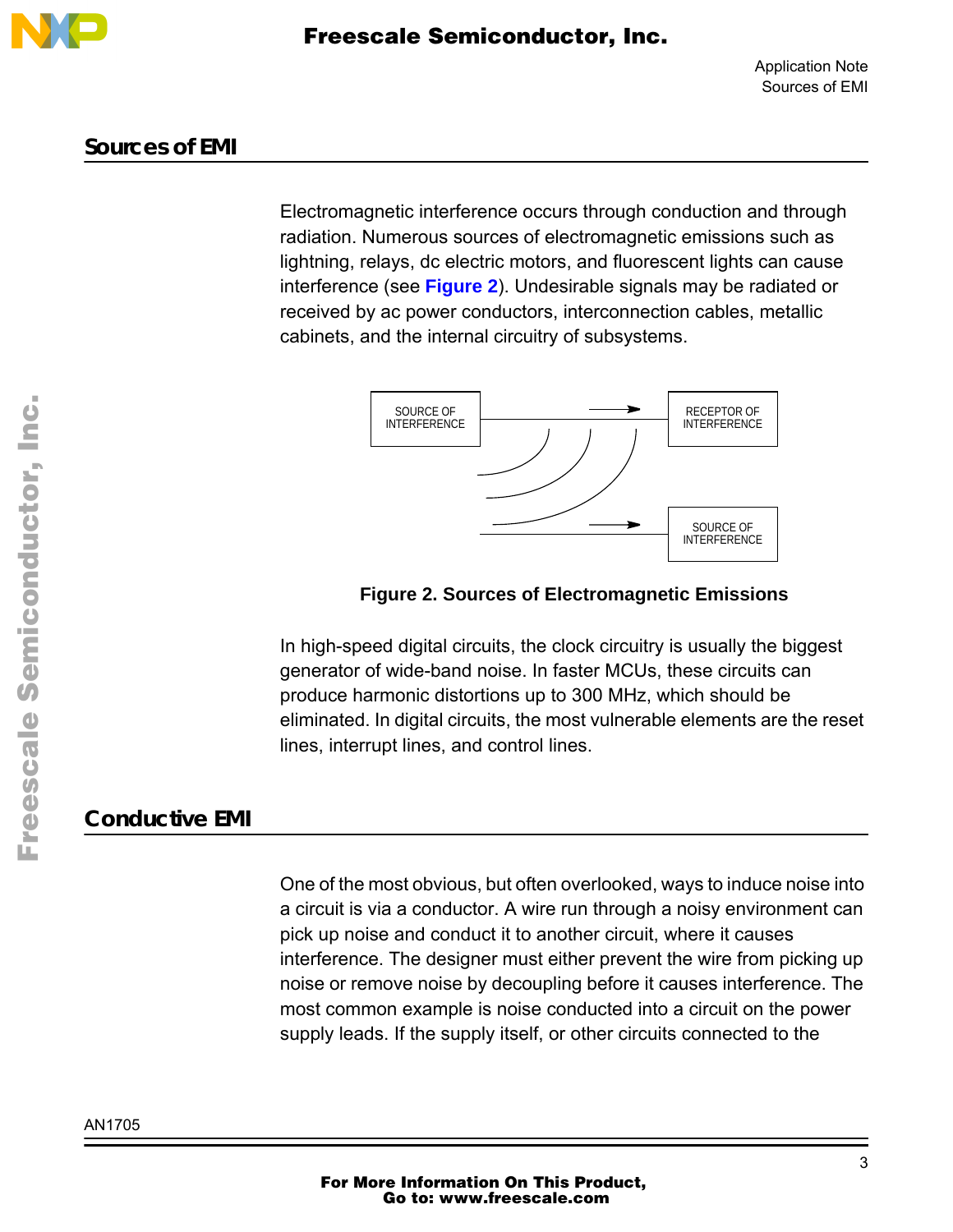

supply, are sources of interference, it becomes necessary to decouple before the power conductors enter the susceptible circuit.

**Coupling through Common Impedance** This type of coupling occurs when currents from two different circuits flow through a common impedance. The voltage drop across the impedance is influenced by both circuits. **Figure 3** shows the classic example. Ground currents from both circuits flow through the common ground impedance. The ground potential of circuit 1 is modulated by ground current 2. A noise signal or a dc offset is coupled from circuit 2 to circuit 1 through the common ground impedance.



**Figure 3. Common Impedance Coupling**

## **Coupling through Radiation**

Coupling through radiation, commonly called crosstalk, occurs when a current flowing through a conductor creates an electromagnetic field which induces a transient current in another nearby conductor, as shown in **Figure 4**.



**Figure 4. Radiation Coupling**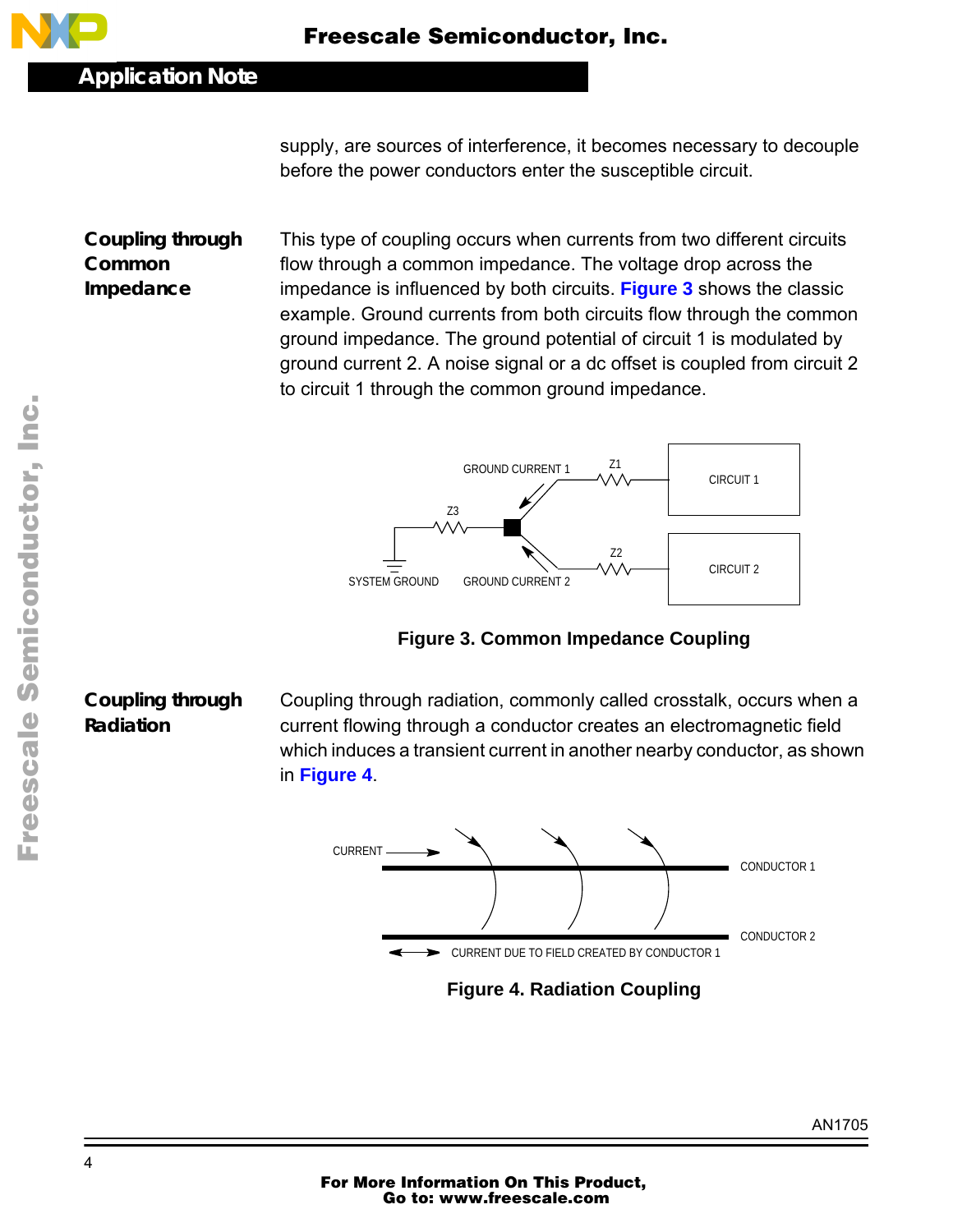

**Radiated Emission** The two basic types of radiated emission are differential mode (DM) and common mode (CM).

> Common-mode radiation or monopole antenna radiation is caused by unintentional voltage drops that raise all the ground connections in a circuit above system ground potential. The electric field term for CM is:

$$
E = 4
$$
  ${^1}$   $10^{-7}$  (f L I<sub>f</sub>/d) volts/meter

Where:

 $f = frequency$  in Hz

 $L =$  cable length in m

d = distance from cable in m

 $I_f$  = CM current in cable at frequency  $f_A$ 

Differential-mode radiation occurs when an alternating current passes through a small loop. The magnitude of the radiation from the loop varies in proportion to the current. The electric field term for DM is:

E = 265 (10<sup>–16</sup> ) (A I<sub>f</sub> f<sup>2</sup>/d) volts/meter

Where:

A = loop area in  $m<sup>2</sup>$ 

d = distance from loop center in m

I<sub>f</sub> = current at frequency A in Hz

f = frequency (of harmonic) in Hz

For example, at a frequency of 100 MHz and a distance of 3 m, the electric fields for CM and DM are:

> $E_{CM} = 1$  mV/m @ I = 25  $\mu$ A and L = 1 m  $E_{DM} = 220 \mu V/m \omega l = 25 \text{ mA}$  and A = 1 cm<sup>2</sup>

Due to the magnitude of the electric field, CM radiation is much more of an emission problem than DM radiation. To minimize CM radiation, common current must be reduced to zero by means of a sensible grounding scheme.

### **Factors that Affect EMC**

**Voltage** Higher supply voltages mean greater voltage swings and more emissions. Lower supply voltages can affect susceptibility.

AN1705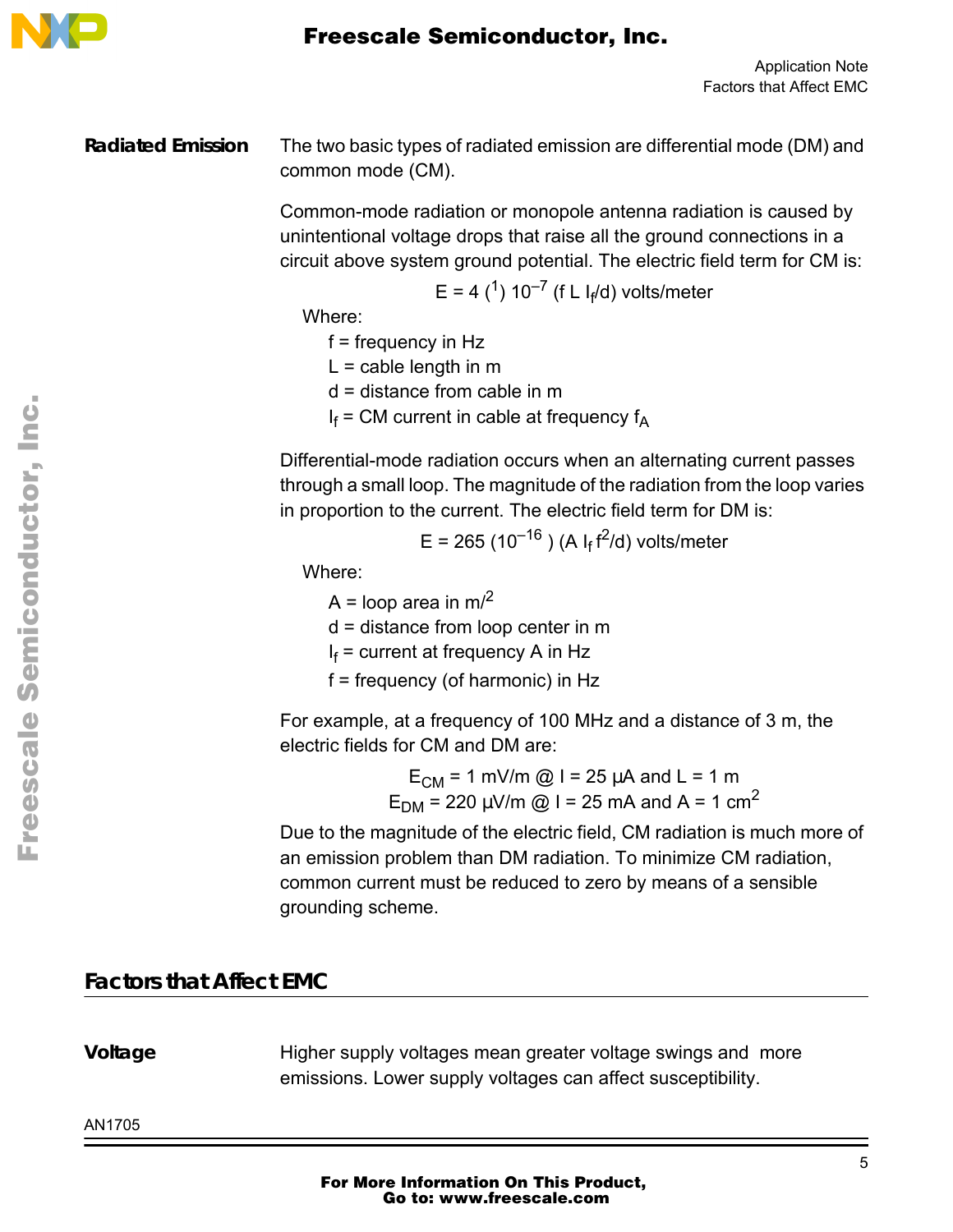

**Frequency** Higher frequency yields more emissions. Periodic signals generate more emissions. High-frequency digital systems create current spikes when transistors are switched on and off. Analog systems create current spikes when load currents change.

**Grounding** Nothing is more important to circuit design than a solid and complete power system. An overwhelming majority of all EMC problems, whether they are due to emissions, susceptibility, or self compatibility, have inadequate grounding as a principal contributor.

> There are three types of signal grounding: single point, multipoint and hybrid, as shown in **Figure 5**. The single-point ground is acceptable at frequencies below 1 MHz, but not at high frequency due to the high impedance. Multipoint grounding is best for high-frequency applications, such as digital circuitry. Hybrid grounding uses a single-point ground for low frequency and multipoint ground for high frequency.



#### **Figure 5. Grounding Schemes**

Ground layout is especially critical (refer to **F[igure 6](#page-6-0)**). Ground returns from high-frequency digital circuits and low-level analog circuits must not be mixed.

**Integrated Circuit Design** Die size, manufacturing technology, pad layout (multiple ground and power pins better) and packaging can all affect EMI.

**PCB Design Proper printed circuit board (PCB) layout is essential to prevention of** EMI. "Do's and don'ts" of PCB layout are outlined in **[Noise Reduction](#page-6-0) [Techniques](#page-6-0)**.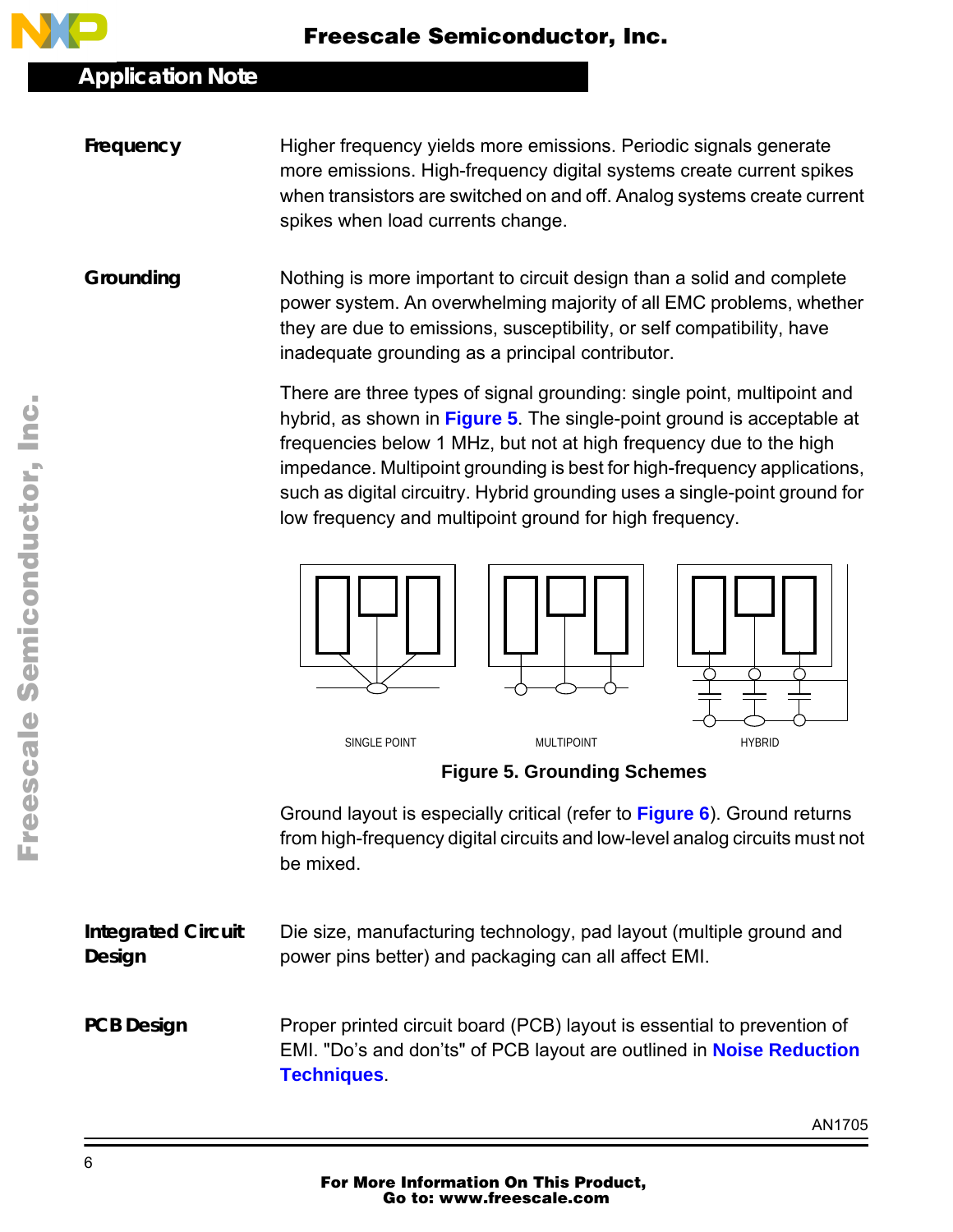<span id="page-6-0"></span>

Application Note Noise Reduction Techniques



**Figure 6. Preferred Ground and Power Plane Layout**

**Power Decoupling** When a logic gate switches, a transient current is produced on power supply lines. These transient currents must be damped and filtered out. High-frequency ceramic capacitors with low-inductance are ideal for this purpose. Subsequent sections discuss capacitors and filtering techniques.

> Transient currents from high di/dt sources cause ground and trace "bounce" voltages. The high di/dt generates a broad range of highfrequency currents that excite structures and cables to radiate. A variation in current through a conductor with a certain inductance, L, results in a voltage drop of:

> > $V = L$ . di/dt

The voltage drop can be minimized by reducing either the inductance or the variation in current over time.

### **Noise Reduction Techniques**

Three ways to prevent interference are:

- 1. Suppress the emission at its source.
- 2. Make the coupling path as inefficient as possible.
- 3. Make the receptor less susceptible to emission.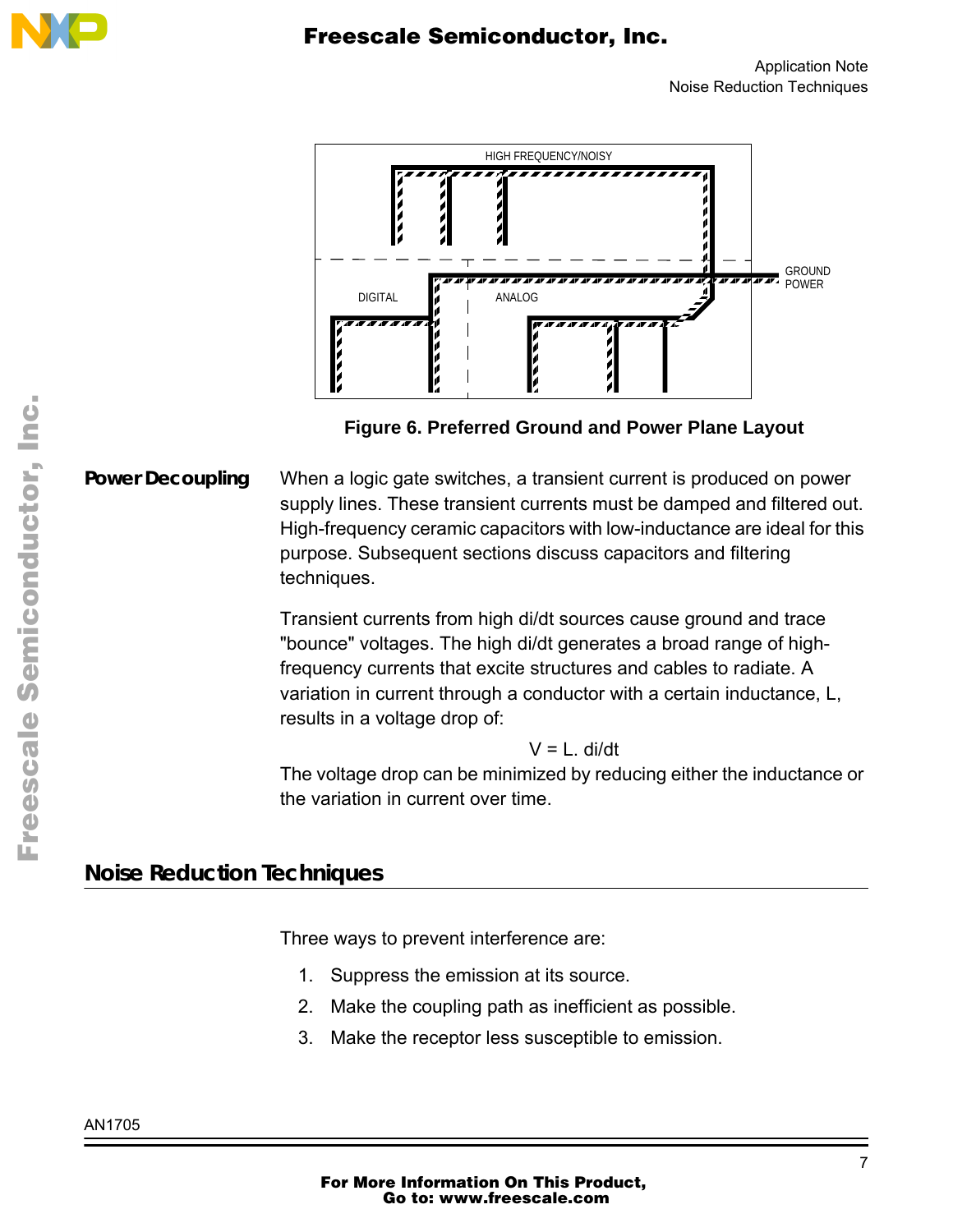

The following paragraphs describe commonly used noise reduction techniques at the device and PCB levels. Freescale uses all the devicelevel techniques described. The suggested PCB techniques are not an EMI complete solution, but implementing them can greatly affect the performance of a noisy system.

**Device-Level Techniques** Device-level noise-reduction techniques include:

- Use multiple power and ground pins
- Use fewer clocks
- Eliminate fights or race conditions
- Reduce output buffer drive
- Use low-power techniques
- Reduce internal power/ground trace impedance
- For long buses, keep high-speed traces separated from lowspeed traces. Add extra spacing between high-speed and lowspeed signals and run high-frequency signals next to a ground bus.
- Supply good ground imaging for long traces, high-speed signals
- Turn off clocks when not in use
- Eliminate charge pumps if possible
- Minimize loop area within chip

**Board-Level Techniques**

Board structure, routing, and filtering board-level techniques are discussed here.

*Board Structure* Board-structure noise-reduction techniques include:

- Use ground and power planes
	- Maximize plane areas to provide low impedance for power supply decoupling
- Minimize surface conductors
- Use narrow traces (4 to 8 mils) to increase high-frequency damping and reduce capacitive coupling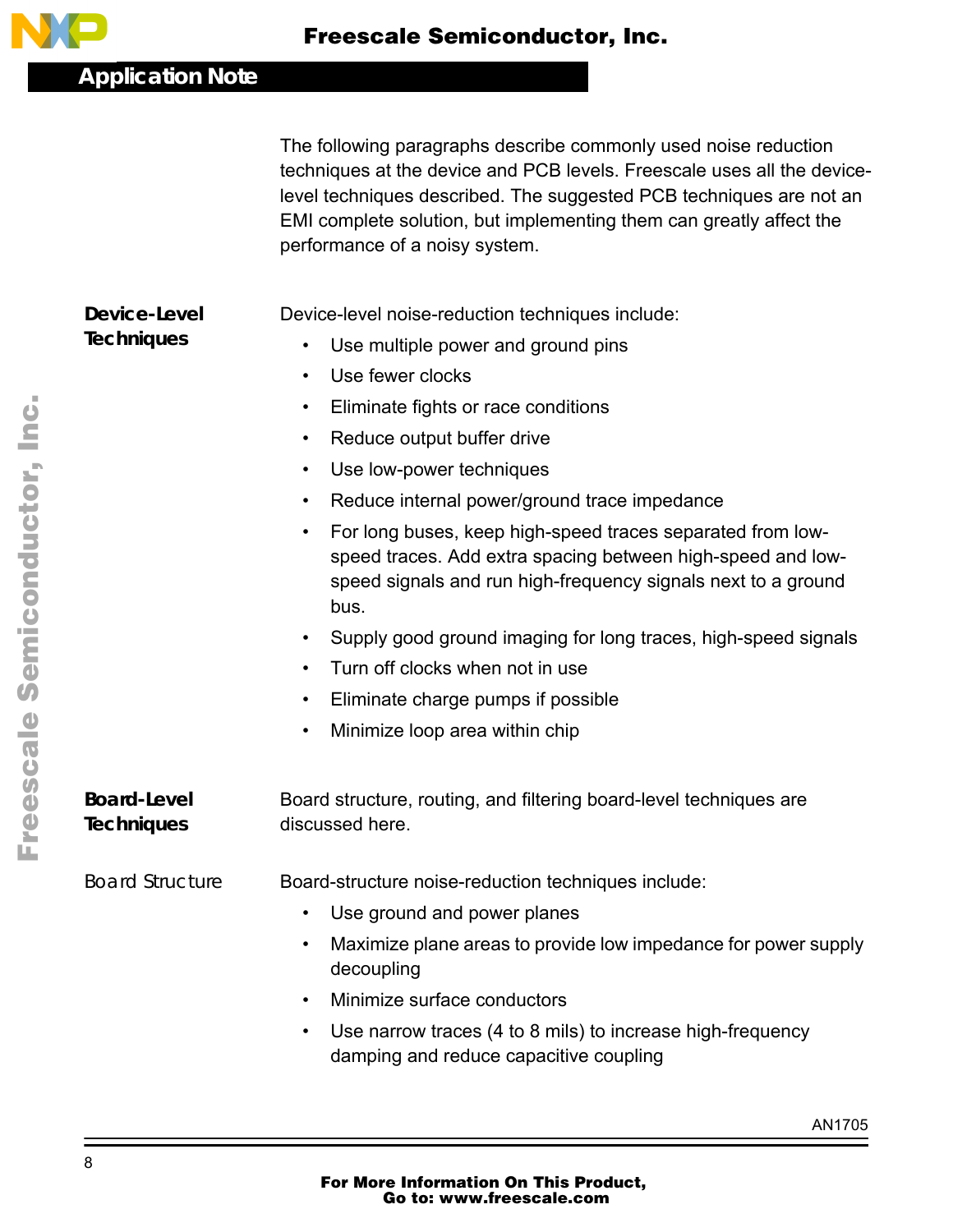

- Segment ground/power for digital, analog, receiver, transmitter, relays, etc.
- Separate circuits on PCB according to frequency and type
- Do not notch PCB; traces routed around notches can cause unwanted loops
- Use multilayer boards to enclose traces between power and ground planes as shown in **Figure 7**.



- Avoid large open-loop plane structures
- Border PCB with chassis ground; this provides a formidable shield (or field interceptor) to prevent radiation (or reduce susceptibility) at the circuit boundaries.
- Use multipoint grounding to keep ground impedance low at high frequencies
- Use single-point grounding only for low-frequency, low-level circuits
- Keep ground leads shorter than one-twentieth (1/20) of a wavelength to prevent radiation and to maintain low impedance

*Routing* **Routing noise-reduction techniques include:** 

- Use 45-degree, rather than 90-degree, trace turns. Ninety-degree turns add capacitance and cause change in the characteristic impedance of the transmission line.
- Keep spacing between adjacent active traces greater than trace width to minimize crosstalk.
- Keep clock signal loop areas as small as possible.
- Keep high-speed lines and clock-signal conductors short and direct.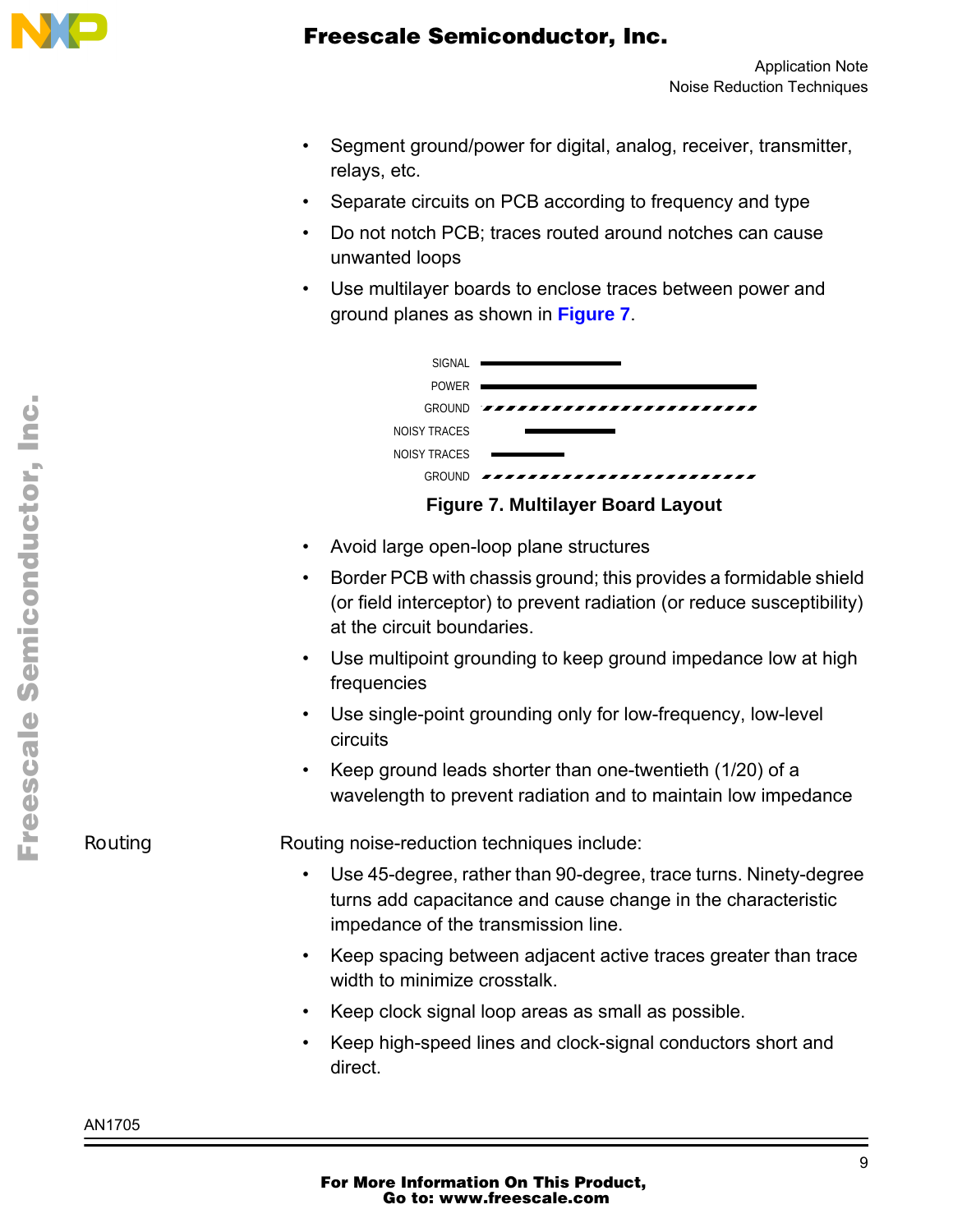

- Do not run sensitive traces parallel to traces that carry highcurrent, fast-switching signals.
- Eliminate floating digital inputs to prevent unnecessary switching and noise generation:
	- Configure multipurpose device pins as outputs.
	- Set three-state pins to high impedance.
	- Use appropriate pullup or pulldown circuitry.
- Avoid running traces under crystals and other inherently noisy circuits.
- Run corresponding power and ground and signal and return traces in parallel to cancel noise.
- Keep clock traces, buses, and chip-enable lines separate from input/output (I/O) lines and connectors.
- To protect critical traces:
	- Use 4-mil to 8-mil traces to minimize inductance.
	- Route close to ground plane.
	- Sandwich between planes.
	- Guardband with a ground on each side.
- Use orthogonal crossovers for traces and intersperse ground traces to minimize crosstalk, especially when analog and digital signals are routed together.
- Route clock signals perpendicular to I/O signals.

Filtering **Filter techniques include:** 

- Filter the power line and all signals entering a board.
- Use high-frequency, low-inductance ceramic capacitors for integrated circuit (IC) decoupling at each power pin (0.1  $\mu$ F for up to 15 MHz, 0.01 µF over 15 MHz).
- Use tantalum electrolytic capacitors as bulk decoupling capacitors at headers and connectors. Bulk decoupling capacitors recharge the IC decoupling capacitors.
- Bypass all power feed and reference voltage pins for analog circuits.
- Bypass fast switching transistors.

o

r, I

n

.<br>ق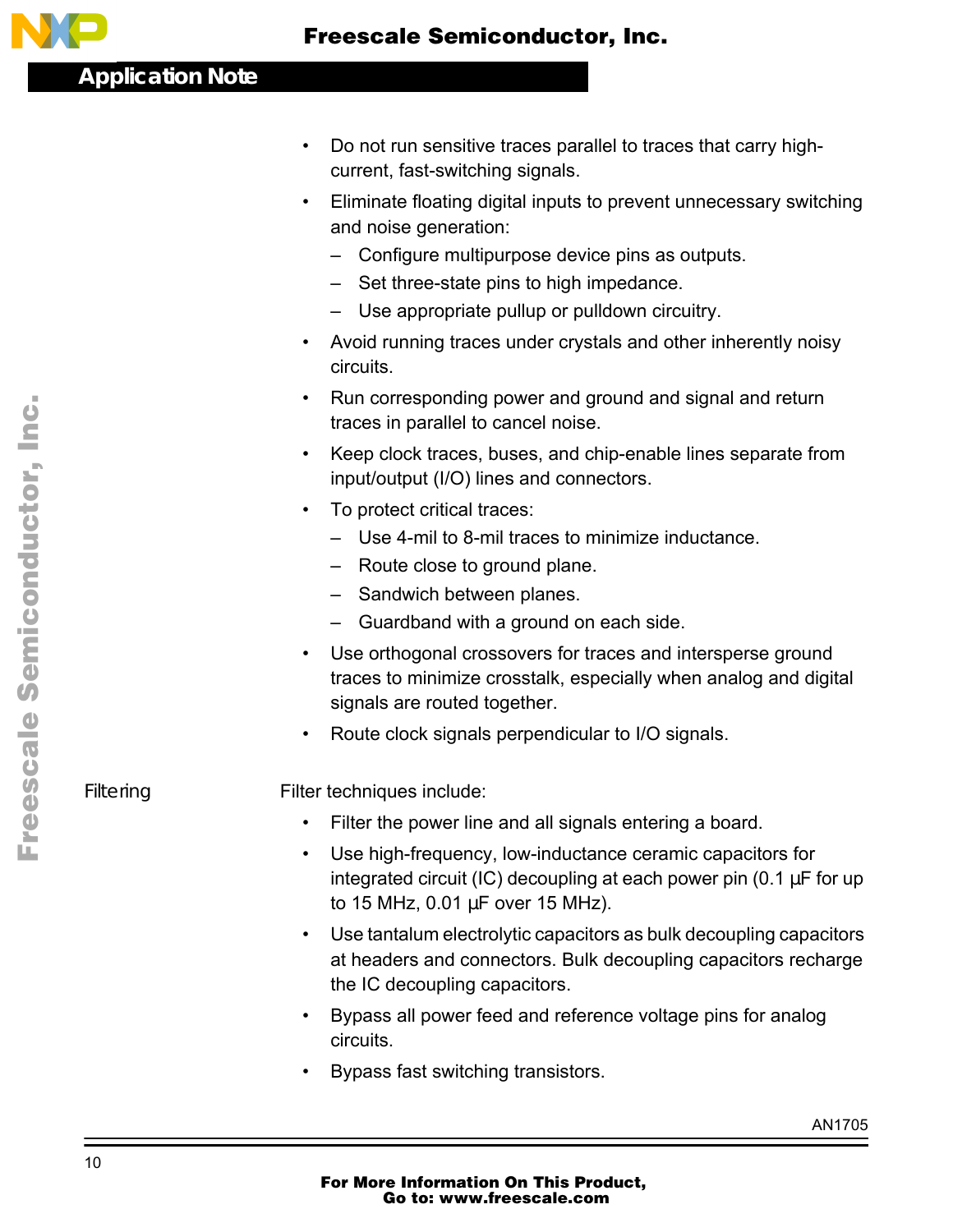

- Decouple locally whenever possible.
- Decouple power/ground at device leads.
- Use ferrite beads at power entry points. Beads are an inexpensive and convenient way to attenuate frequencies above 1 MHz without causing power loss at low frequencies. They are small and can generally be slipped over component leads or conductors.
- Use multistage filtering to attenuate multiband power supply noise as shown in **Figure 8**.



**Figure 8. Multistaging Filtering**

**Other Design Techniques**

Other design techniques include:

- Mount crystals flush to board and ground them.
- Use shielding where appropriate.
- Use the lowest frequency and slowest rise time clock that will do the job.
- Use series termination to minimize resonance and transmission reflection. Impedance mismatch between load and line causes a portion of the signal to reflect. Reflections induce ringing and overshoot, producing significant EMI. Termination is needed when line length, L, (inches) exceeds  $3t_r$  (ns). The value of the termination resistor is given by:

$$
R_L = Z_0/(1 + C_L/C_{Line})^{1/2}
$$
 (2)

Where:

 $Z =$  Characteristic impedance of the line without the load(s)

 $C_1$  = Total load distributed along the line

 $C_{Line}$  = Total capacitance of the line without the load(s)

• Route adjacent ground traces closer to signal traces than other signal traces for more effective interception of emerging fields.